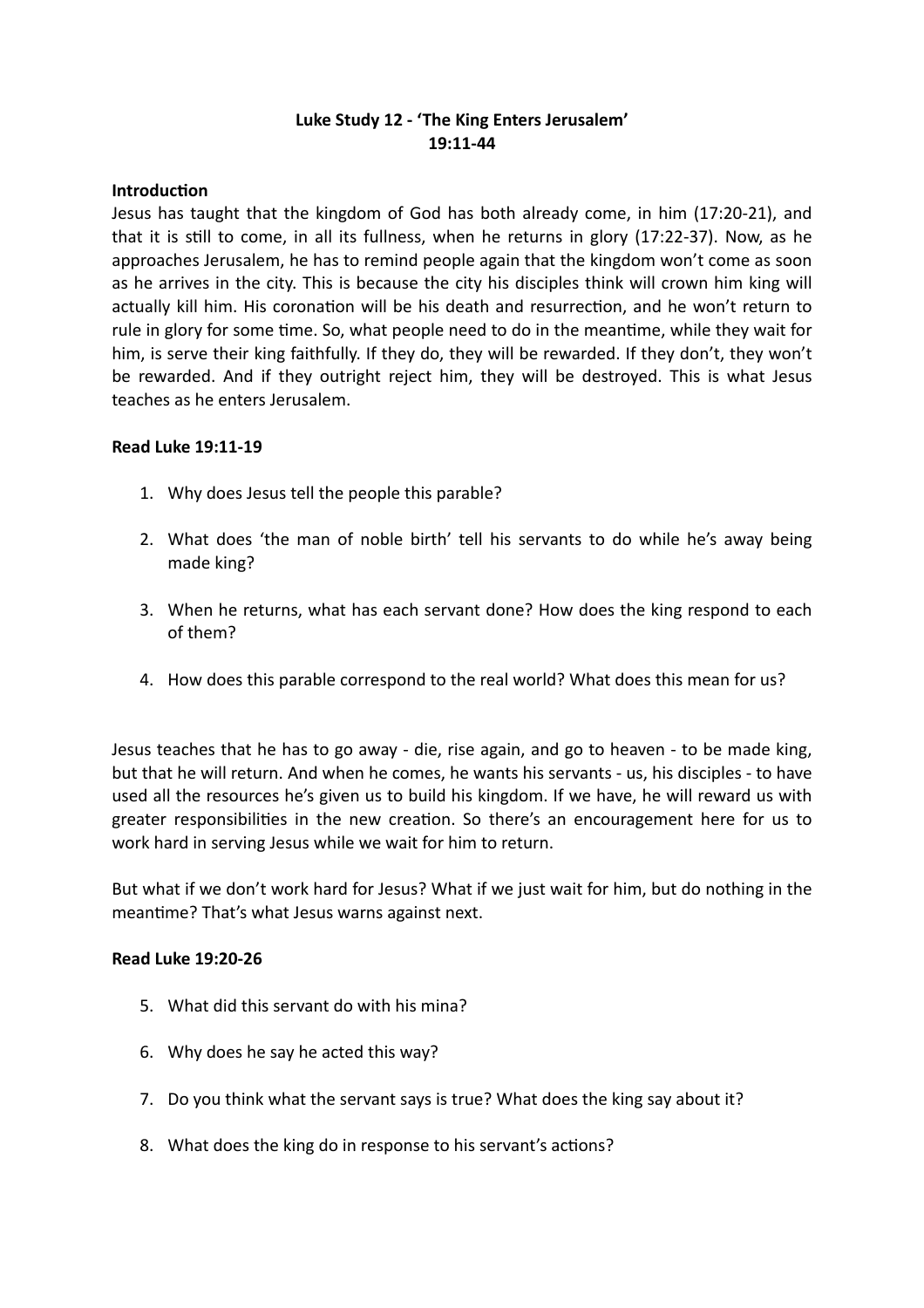9. How does this part of the parable correspond to the real world? What does it mean?

Unlike the first two servants - and in direct violation of his master's instructions - this servant does nothing with his mina: he just tucks it away in a piece of cloth. He says he did this because he was scared of his master: he is harsh, and greedy, taking what he doesn't put in and reaping what he doesn't sow. But this isn't true. We've already seen that his master is generous: when his first two servants work well for him, he rewards them richly. And the third servant's excuse doesn't even make sense on its own logic. As his master says, if the servant really thought the master was harsh and greedy, why didn't he at least invest his money in a term deposit, where it was guaranteed to earn some money, which he says his master loves? But he didn't do that, so he obviously doesn't think his master is greedy. There must be some other reason he didn't invest the mina - laziness? negligence? - and now he's just making excuses after the fact. And so, the master punishes him: he takes away the money he has and gives it to the servant who used his mina best. Details aside about what it means in real terms for disciples to 'have their mina taken away' (they still go to heaven but have no responsibility there by way of reward? They're still saved, but only as 'one escaping through the flames'? (1 Cor 3:15)), Jesus' warning is clear: disciples should use the gifts they've been given or they won't be rewarded.

But having said all that, it could still be worse.

# **Read Luke 19:12, 14, 27**

- 10. What happens to the 'subjects' (as opposed to the servants) who opposed the king's coronation?
- 11. Who do you think these refer to in the real world? What does it mean?

The king's servants may or may not serve him well, but at least they still retain a place in the kingdom when he comes. But his *subjects* - those who are under his rule but do not serve him, but rather rebel against him - do not survive his return: they are killed. Jesus is clear: it will be bad for disciples who waste their gifts while they wait for him as king, but it will be even worse for people who reject him outright and never become his disciples. They will be destroyed.

And if we have any doubt that some people will reject Jesus as king, Luke now takes us to his entry into Jerusalem.

#### **Read Luke 19:28-44**

- 12. How do the crowd of disciples react to Jesus' entry into Jerusalem? Who do they think he is?
- 13. This passage is rich in Old Testament symbolism. Read the following passages. How do they help build the picture of Jesus Luke is painting here?